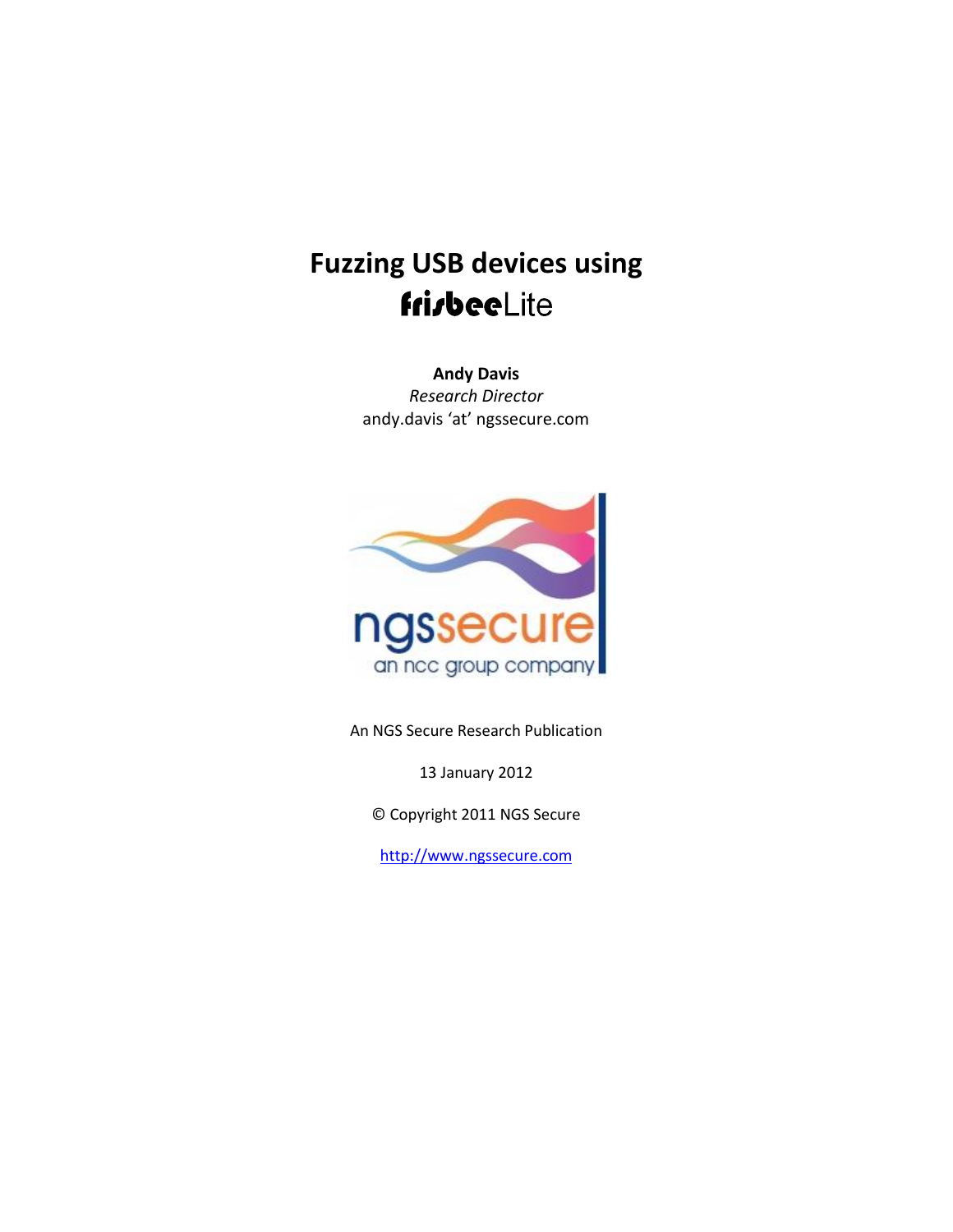### **Table of Contents**

| 1 <sub>1</sub> |      |  |
|----------------|------|--|
| 2.             |      |  |
|                | 2.1. |  |
|                | 2.2. |  |
|                | 2.3. |  |
|                | 2.4. |  |
|                | 2.5. |  |
|                | 2.6. |  |
| 3 <sub>1</sub> |      |  |
|                | 3.1. |  |
|                | 3.2. |  |
| 4.             |      |  |
|                | 4.1. |  |
|                | 4.2. |  |
|                | 4.3. |  |
| 5.             |      |  |
| 6.             |      |  |

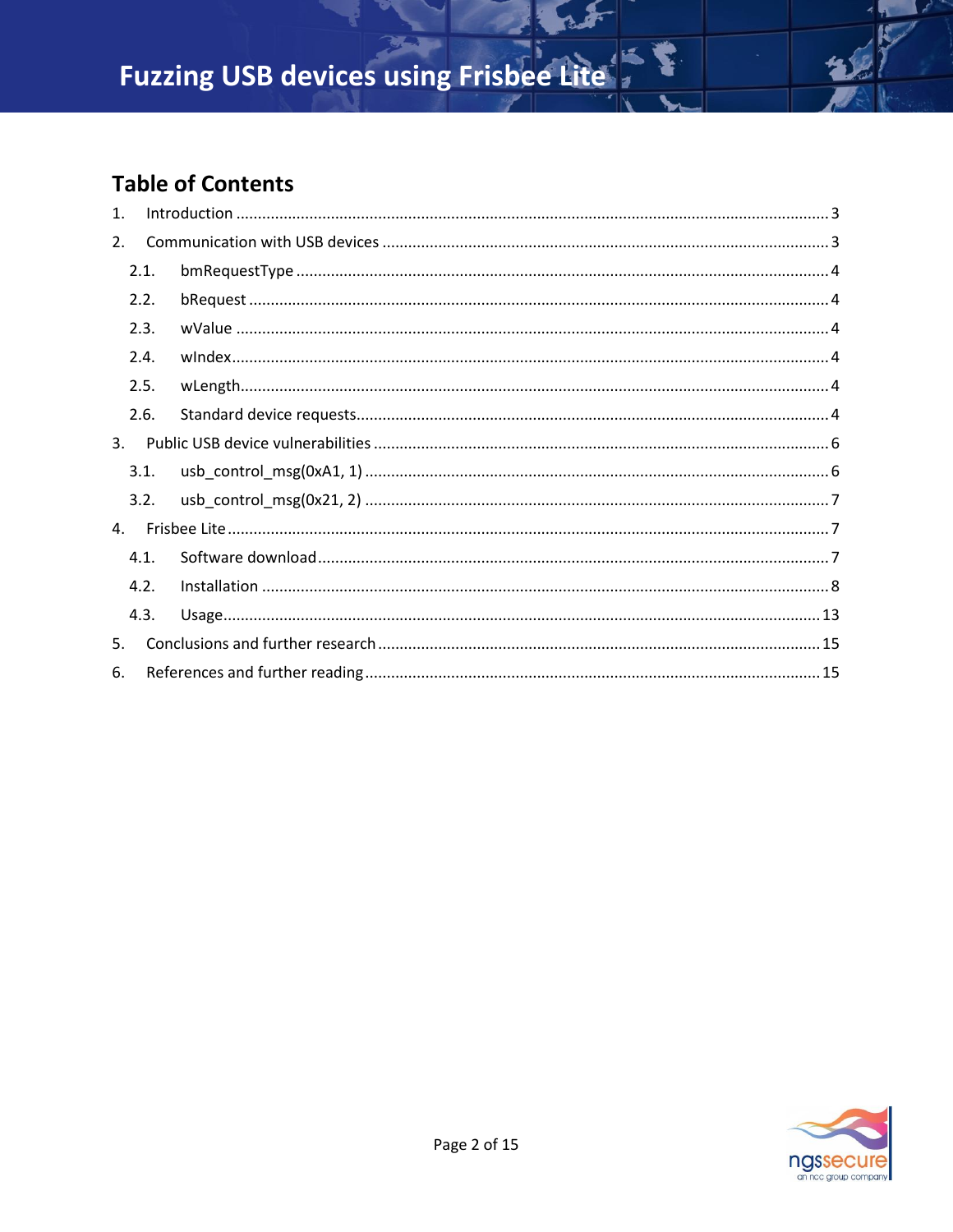#### <span id="page-2-0"></span>**1. Introduction**

At Black Hat USA 2011 I presented "USB - Undermining Security Barriers"<sup>[1]</sup>, which detailed a fuzzing approach that enabled USB devices and hosts to be security tested in a platform-independent manner. However, this approach required the use of USB test equipment hardware in conjunction with bespoke fuzzing software (Frisbee). Since then I have needed to fuzz more USB devices than USB hosts and therefore decided to develop simple fuzzer that could be used to test them.

Frisbee Lite has been written in wxPython for the Windows platform, although only relatively minor changes would be required to port it to Unix-based platforms. It is a "dumb" fuzzer in that it requires the user to understand the types of USB request packets that are likely to trigger security flaws, but just running it with minimal knowledge of the USB protocols would have discovered the two USB bugs that were used to jailbreak various Apple products in recent years.

This paper will discuss the format of device requests that are sent to USB devices in order to hopefully provide an insight into areas where software flaws may exist. It will also discuss a number of public vulnerabilities in USB devices and finally, the installation and usage of Frisbee Lite.

#### <span id="page-2-1"></span>**2. Communication with USB devices**

This section contains an overview of how communication is performed with a USB device. Much of the information presented here is also available in the USB Specification v2.0<sup>[2]</sup>. All USB devices respond to requests on the device's Default Control Pipe. The requests are made using control transfers and the parameters are sent to the device in a Setup packet. Table 1 shows the format of a setup packet.

| Offset   Field |               | <b>Size</b> | <b>Value</b>  | <b>Description</b>                                                                                                                                                                                                                                                                                    |
|----------------|---------------|-------------|---------------|-------------------------------------------------------------------------------------------------------------------------------------------------------------------------------------------------------------------------------------------------------------------------------------------------------|
| $\mathbf{0}$   | bmRequestType | 1           | <b>Bitmap</b> | Characteristics of request:<br>D7: Data transfer direction<br>$0 = Host-to-device$<br>$1 = Device-to-host$<br>D65: Type<br>$0 = Standard$<br>$1 = Class$<br>$2 = V$ endor<br>$3 =$ Reserved<br>D40: Recipient<br>$0 = Device$<br>$1 =$ Interface<br>$2 =$ Endpoint<br>$3 = Other$<br>$431 =$ Reserved |
|                | bRequest      |             | Value         | Specific request                                                                                                                                                                                                                                                                                      |
| 2              | wValue        | 2           | Value         | Word-sized field that varies according to<br>request                                                                                                                                                                                                                                                  |
| 4              | windex        | 2           | Value         | Word-sized field that varies according to<br>request; typically used to pass an index or<br>offset                                                                                                                                                                                                    |
| 6              | wLength       | 2           | Count         | Number of bytes to transfer if there is a<br>Data stage                                                                                                                                                                                                                                               |

*Table 1: USB Setup packet format*

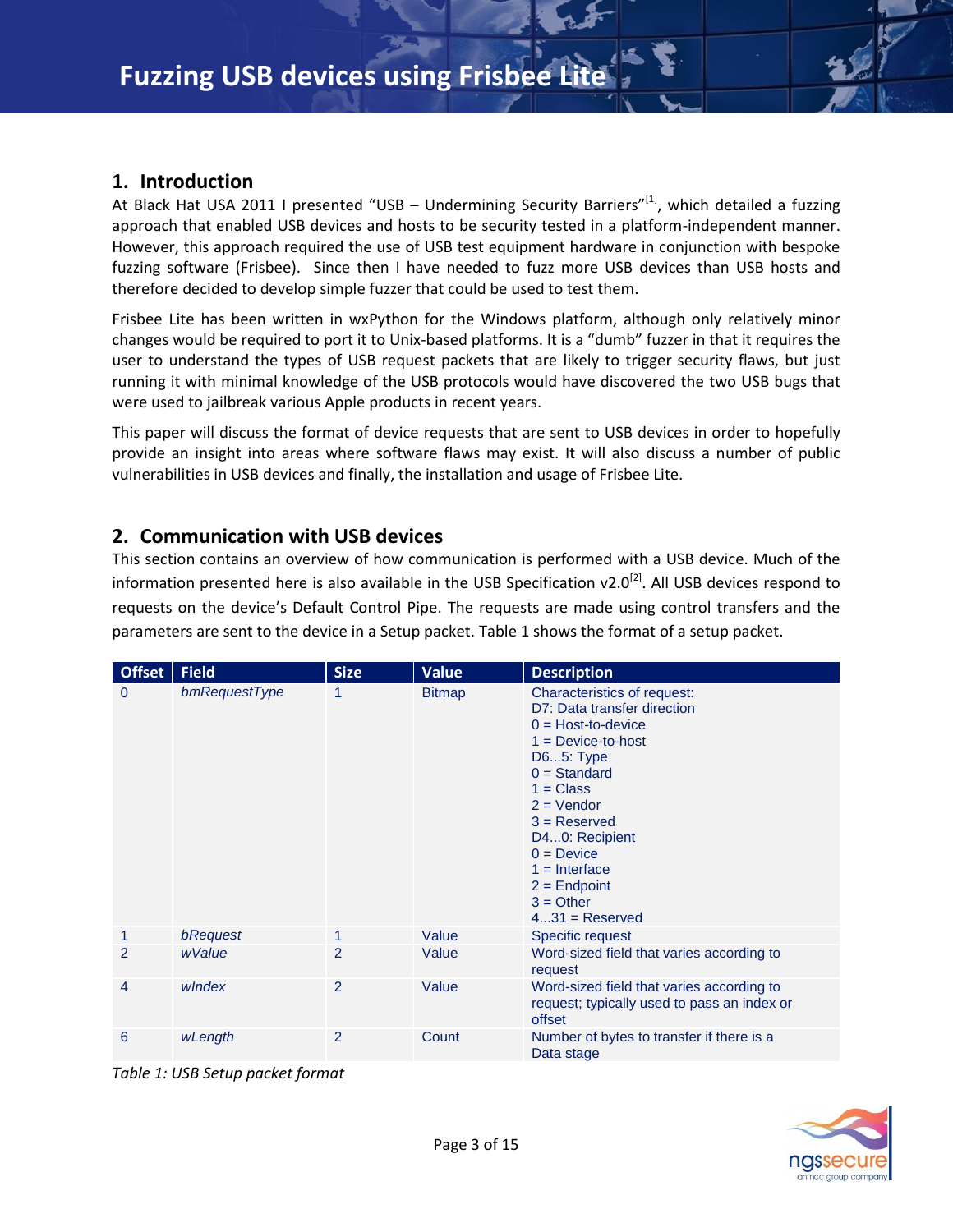#### <span id="page-3-0"></span>**2.1. bmRequestType**

This is a bitmapped field that describes the characteristics of the request. For example, it identifies the direction of the data transfer in the second (data) phase of the control transfer (the direction bit is ignored if the wLength field is set to zero, hence implying that there is no data stage). There are a number of standard requests (see Table 2) within the USB specification, in addition to class-specific requests. Requests can be sent to a USB device, an interface or an endpoint (on the device). Therefore, the *bmRequestType* field also includes information about the intended recipient. If the recipient is an interface or endpoint the *wIndex* field specifies the interface or endpoint.

#### <span id="page-3-1"></span>**2.2. bRequest**

This is the actual request that is being sent (the "Type" bits in the *bmRequestType* field change the meaning of this field). Standard requests are detailed in Table 3.

#### <span id="page-3-2"></span>**2.3. wValue**

The contents of this field are request-specific.

#### <span id="page-3-3"></span>**2.4. wIndex**

The contents of this field are request-specific. However, it is often used to specify an endpoint or interface.

#### <span id="page-3-4"></span>**2.5. wLength**

This specifies the length of the data transferred during the second phase of the control transfer. If this field is zero, there is no second (data transfer) phase. On an input request, a device should never return more data than is indicated by the *wLength* value; it may return less. On an output request, *wLength* should always indicate the exact amount of data to be sent by the host.

#### <span id="page-3-5"></span>**2.6. Standard device requests**

There are a number of standard device requests, which are the same for all USB devices; these are detailed in Table 2. USB devices must respond to standard device requests, even if the device has not yet been assigned an address or has not been configured.

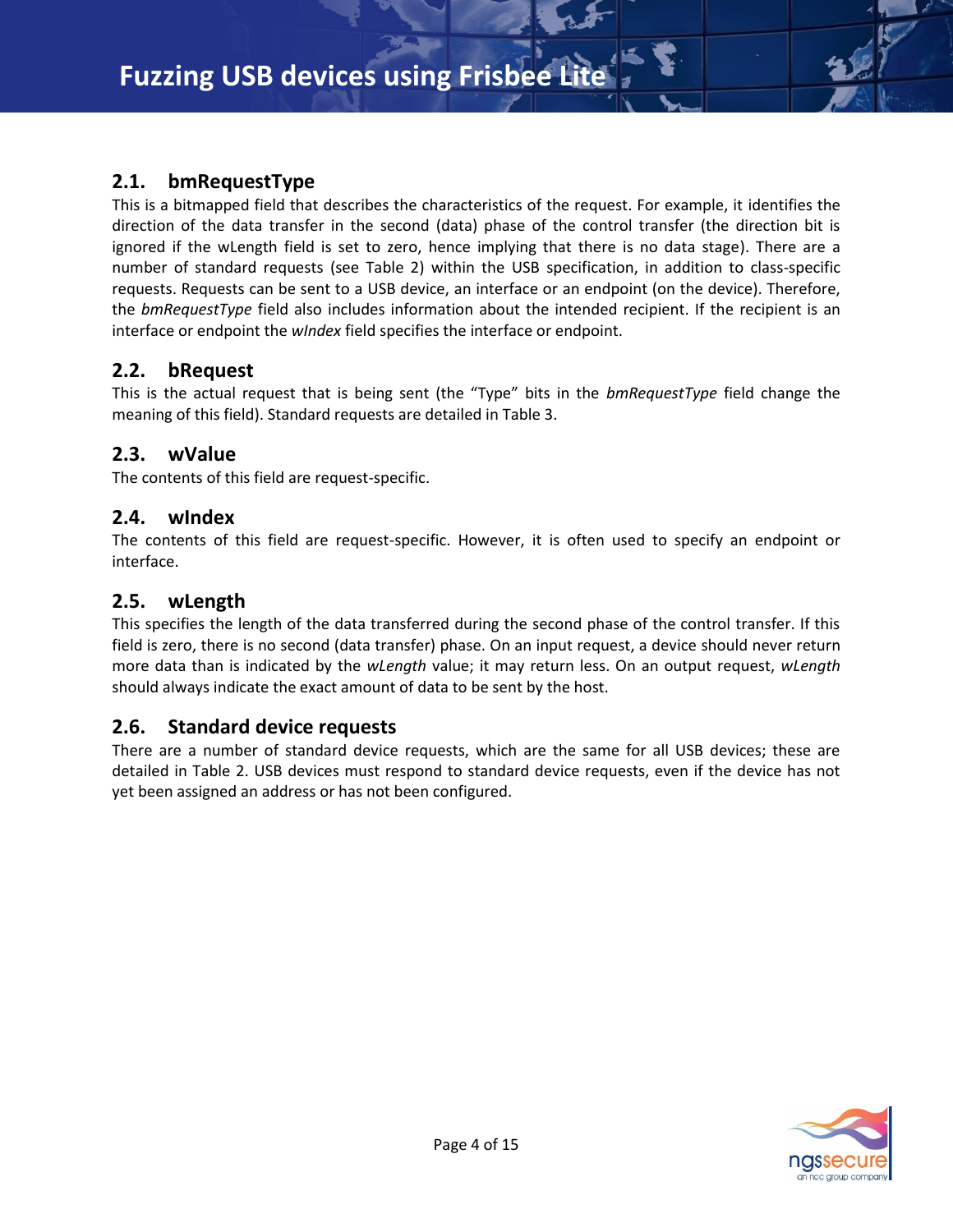| bmRequestType                       | bRequest                 | wValue                                                      | wIndex                        | wLength                     | <b>Data</b>                                           |
|-------------------------------------|--------------------------|-------------------------------------------------------------|-------------------------------|-----------------------------|-------------------------------------------------------|
| 00000000B<br>00000001B<br>00000010B | <b>CLEAR FEATURE</b>     | Feature<br>Selector                                         | Zero<br>Interface<br>Endpoint | Zero                        | <b>None</b>                                           |
| 10000000B                           | <b>GET CONFIGURATION</b> | Zero                                                        | Zero                          | One                         | Configuration<br>Value                                |
| 10000000B                           | <b>GET DESCRIPTOR</b>    | <b>Descriptor</b><br><b>Type and</b><br>Descriptor<br>Index | Zero or<br>Language<br>ID     | <b>Descriptor</b><br>Length | <b>Descriptor</b>                                     |
| 10000001B                           | <b>GET INTERFACE</b>     | Zero                                                        | Interface                     | One                         | Alternate<br>Interface                                |
| 10000000B<br>10000001B<br>10000010B | <b>GET STATUS</b>        | Zero                                                        | Zero<br>Interface<br>Endpoint | Two                         | Device,<br>Interface, or<br>Endpoint<br><b>Status</b> |
| 00000000B                           | <b>SET ADDRESS</b>       | <b>Device</b><br><b>Address</b>                             | Zero                          | Zero                        | <b>None</b>                                           |
| 00000000B                           | <b>SET CONFIGURATION</b> | Configuration<br>Value                                      | Zero                          | Zero                        | <b>None</b>                                           |
| 00000000B                           | <b>SET DESCRIPTOR</b>    | <b>Descriptor</b><br>Type and<br><b>Descriptor</b><br>Index | Zero or<br>Language<br>ID     | <b>Descriptor</b><br>Length | <b>Descriptor</b>                                     |
| 00000000B<br>00000001B<br>00000010B | <b>SET FEATURE</b>       | Feature<br>Selector                                         | Zero<br>Interface<br>Endpoint | Zero                        | <b>None</b>                                           |
| 00000001B                           | <b>SET INTERFACE</b>     | Alternate<br><b>Setting</b>                                 | Interface                     | Zero                        | <b>None</b>                                           |
| 10000010B                           | <b>SYNCH FRAME</b>       | Zero                                                        | Endpoint                      | Two                         | <b>Frame Number</b>                                   |

*Table 2: Standard requests*

The values associated with the standard request codes, e.g. *GET\_DESCRIPTOR*, used in Table 2 are shown in Table 3.

| bRequest                 | Value          |
|--------------------------|----------------|
| <b>GET STATUS</b>        | 0              |
| <b>CLEAR FEATURE</b>     | 1              |
| Reserved for future use  | $\overline{2}$ |
| <b>SET FEATURE</b>       | $\overline{3}$ |
| Reserved for future use  | 4              |
| <b>SET ADDRESS</b>       | 5              |
| <b>GET DESCRIPTOR</b>    | 6              |
| <b>SET DESCRIPTOR</b>    | 7              |
| <b>GET CONFIGURATION</b> | 8              |
| <b>SET CONFIGURATION</b> | 9              |
| <b>GET INTERFACE</b>     | 10             |
| <b>SET INTERFACE</b>     | 11             |
| <b>SYNCH FRAME</b>       | 12             |

*Table 3: Standard request codes*

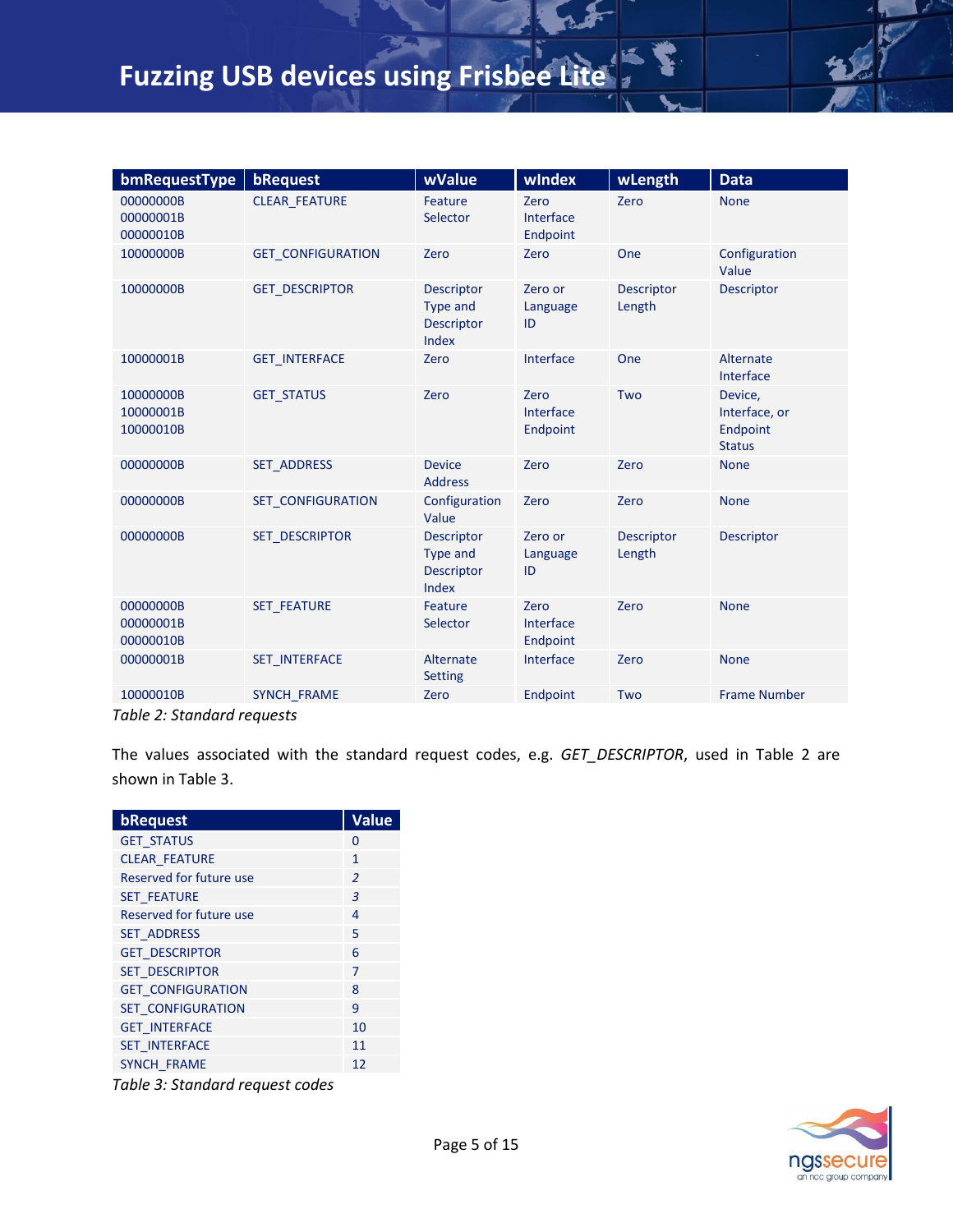The values associated with the USB descriptor types used in Table 2 are shown in Table 4.

| <b>Descriptor</b>         | <b>Value</b>           |  |  |  |
|---------------------------|------------------------|--|--|--|
| <b>DEVICE</b>             | 1                      |  |  |  |
| <b>CONFIGURATION</b>      | $\mathcal{P}$          |  |  |  |
| <b>STRING</b>             | 3                      |  |  |  |
| <b>INTERFACE</b>          | $\boldsymbol{\Lambda}$ |  |  |  |
| <b>ENDPOINT</b>           | 5                      |  |  |  |
| <b>DEVICE QUALIFIER</b>   | 6                      |  |  |  |
| OTHER SPEED CONFIGURATION | 7                      |  |  |  |
| <b>INTERFACE POWER</b>    | 8                      |  |  |  |
| Table 1. Descriptor tupes |                        |  |  |  |

*Table 4: Descriptor types*

The values associated with the standard feature selectors used in Table 2 are shown in Table 5.

| <b>Feature selector</b> | <b>Recipient Value</b> |  |
|-------------------------|------------------------|--|
| DEVICE REMOTE WAKEUP    | <b>Device</b>          |  |
| <b>ENDPOINT HALT</b>    | Endpoint               |  |
| <b>TEST MODE</b>        | <b>Device</b>          |  |
| _ _ _ _                 |                        |  |

*Table 5: Standard feature selectors*

As can be seen, the number of different permutations of device request is huge and in a number of cases, unusual combinations of values supplied in these requests have led to situations where the device request parsers in USB device drivers have not been capable of processing them, resulting in an exception or kernel panic. This has led to various publicly disclosed security vulnerabilities in USB devices.

#### <span id="page-5-0"></span>**3. Public USB device vulnerabilities**

A number of USB device vulnerabilities have been publicly disclosed and some have been subsequently exploited. The two most high profile vulnerabilities<sup> ${}^{\infty}$ </sup> relate to Apple products and are known as:

- usb\_control\_msg(0xA1, 1) or "steaks4uce" exploit
- usb\_control\_msg(0x21, 2) exploit

As can be seen from the titles, the device request is being sent with the *bmRequestType* set to the first value and *bRequest* set to the second value. More information about these vulnerabilities can be found on the iPhone Wiki<sup>[3]</sup>.

#### <span id="page-5-1"></span>**3.1. usb\_control\_msg(0xA1, 1)**

l

A heap overflow exists in the iPod touch 2G boot ROM's DFU (Device Firmware Upgrade) mode when sending a USB control message of *bmRequestType* = 0xA1, *bRequest* = 0x1. On newer devices, the same



 $^\infty$  NGS Secure played no part in either the discovery or exploitation of these vulnerabilities.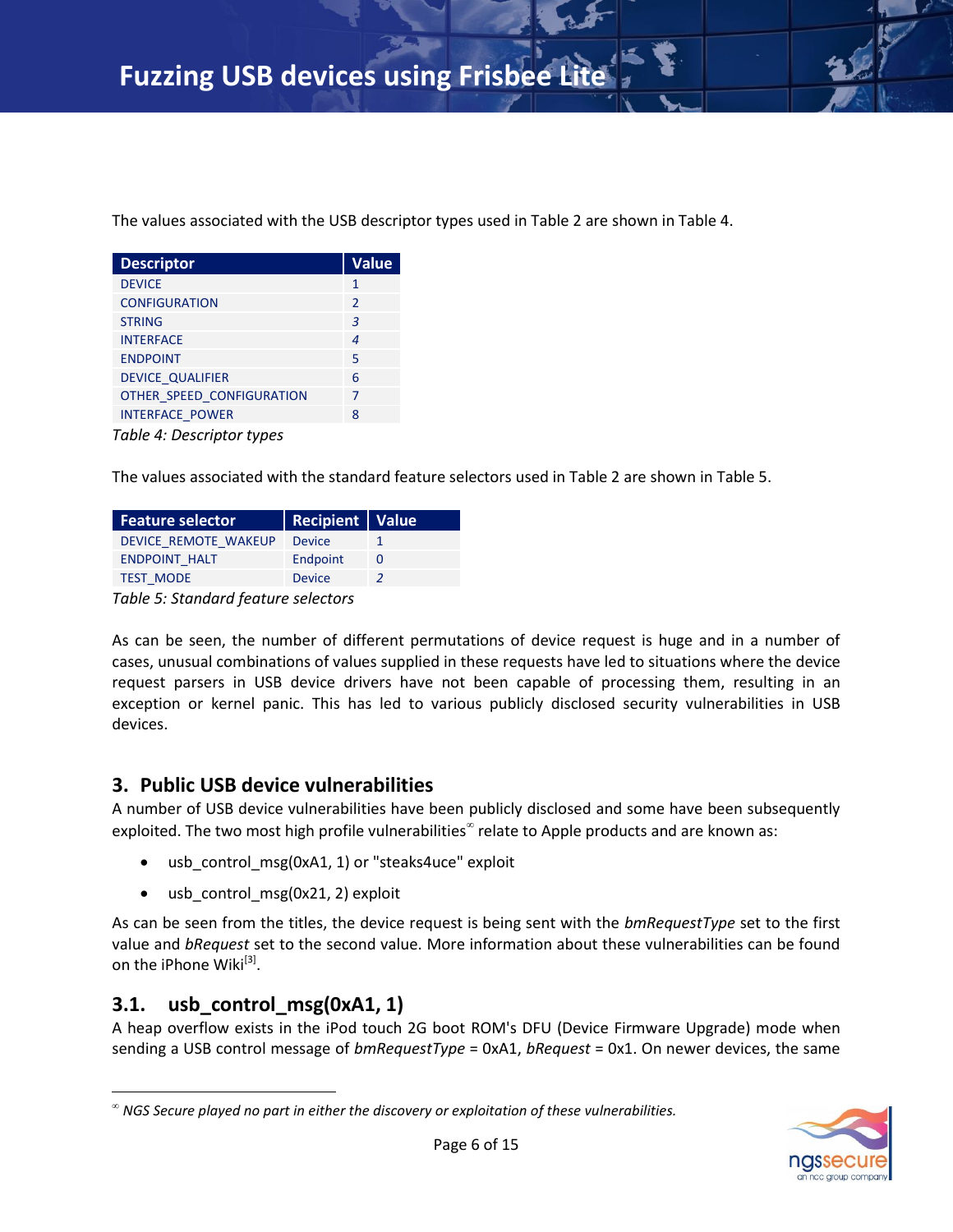USB message triggers a double free() vulnerability when the image upload is marked as finished, also rebooting the device (but this second vulnerability is not exploitable).

#### <span id="page-6-0"></span>**3.2. usb\_control\_msg(0x21, 2)**

A null pointer dereference vulnerability exists in the versions of iBoot/iBSS/iBEC found in firmware versions 3.1/3.1.1 and 3.1.2 on all iDevices. The vulnerability existed because of a missing check of the contents of a processor register. Often null pointer dereference vulnerabilities cannot be exploited, however in this instance it can because the MMU (Memory Management Unit) maps whatever is running (LLB, iBoot, etc.) to address zero so that if an exception vector is triggered, it would jump to the one designed to be used with what is running, as opposed to jumping to what is normally located at address zero, the boot ROM.

So, it can be seen that exploitable vulnerabilities can be discovered in the driver software running on USB devices, which led to the development of Frisbee Lite.

#### <span id="page-6-1"></span>**4. Frisbee Lite**

Frisbee Lite is a "dumb" USB device fuzzer – i.e. the intelligence is in the user. It enables any single USB device request to be created and sent or multiple requests iterated through using a brute-force fuzzing approach. Based on the information presented in Section 2, the reader should now have a clearer idea of values to set within Frisbee Lite in order to create situations where a software flaw (and potential security vulnerability) may lie.

#### <span id="page-6-2"></span>**4.1. Software download**

There are a number of prerequisites that need to be downloaded and installed in order to use Frisbee Lite. These are detailed in this section.

- Download and install Python (if you haven't already got it) <http://www.python.org/getit/>
- Download and install wxPython <http://www.wxpython.org/download.php#stable>
- Download and extract FribseeLite.zip [http://www.ngssecure.com/research/research](http://www.ngssecure.com/research/research-overview/Public-Tools.aspx)[overview/Public-Tools.aspx](http://www.ngssecure.com/research/research-overview/Public-Tools.aspx)

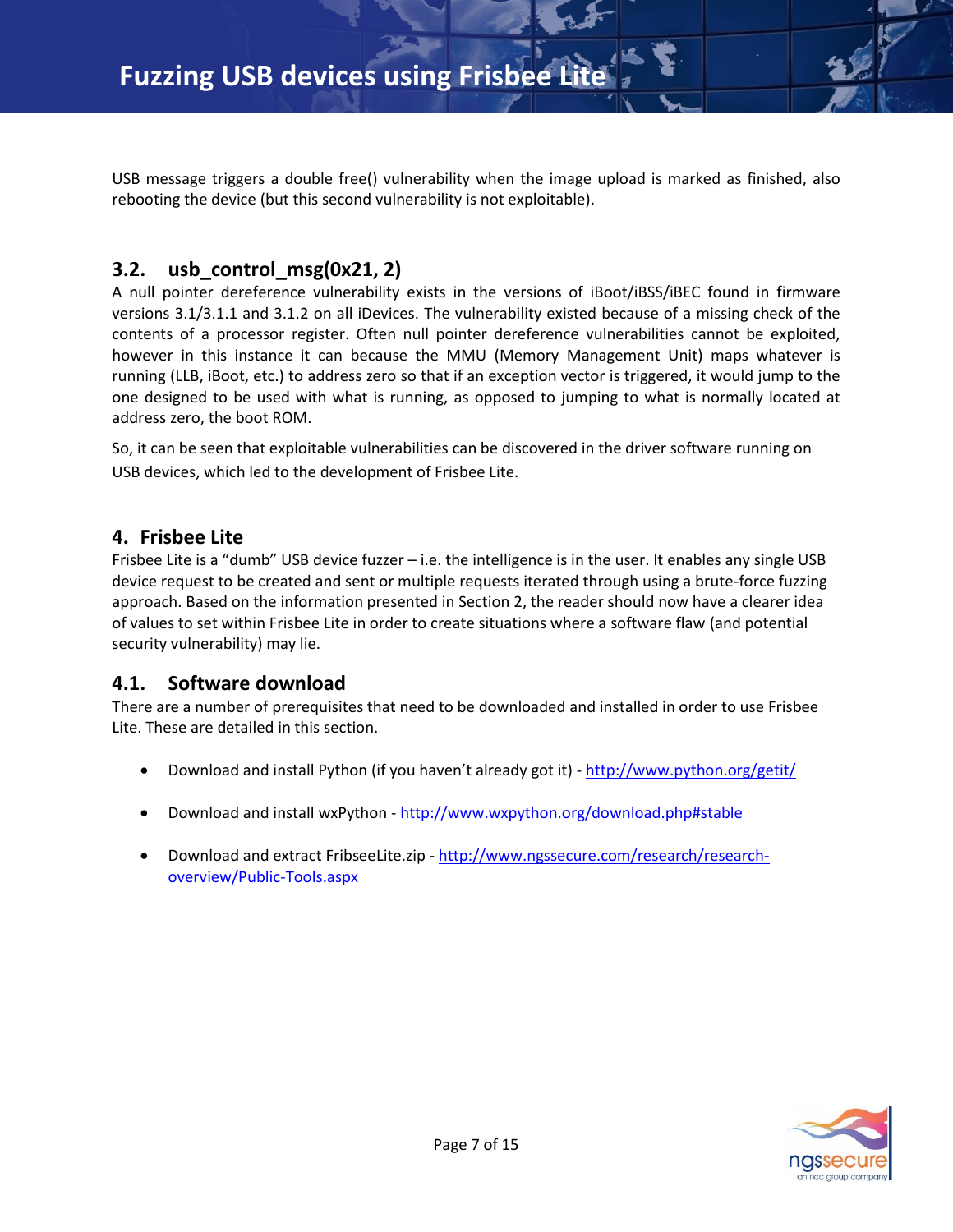#### <span id="page-7-0"></span>**4.2. Installation**

After extracting the Frisbee Lite zip file, from the "dependencies" directory, install *pyusb*:

Extract the zip and type:

python setup.py install

Next, the PID (Product ID) and VID (Vendor ID) of the device to be fuzzed must be identified - these are the unique values that identify the device to your PC.

In Device Manager, right click on the device to be fuzzed and select "Properties":



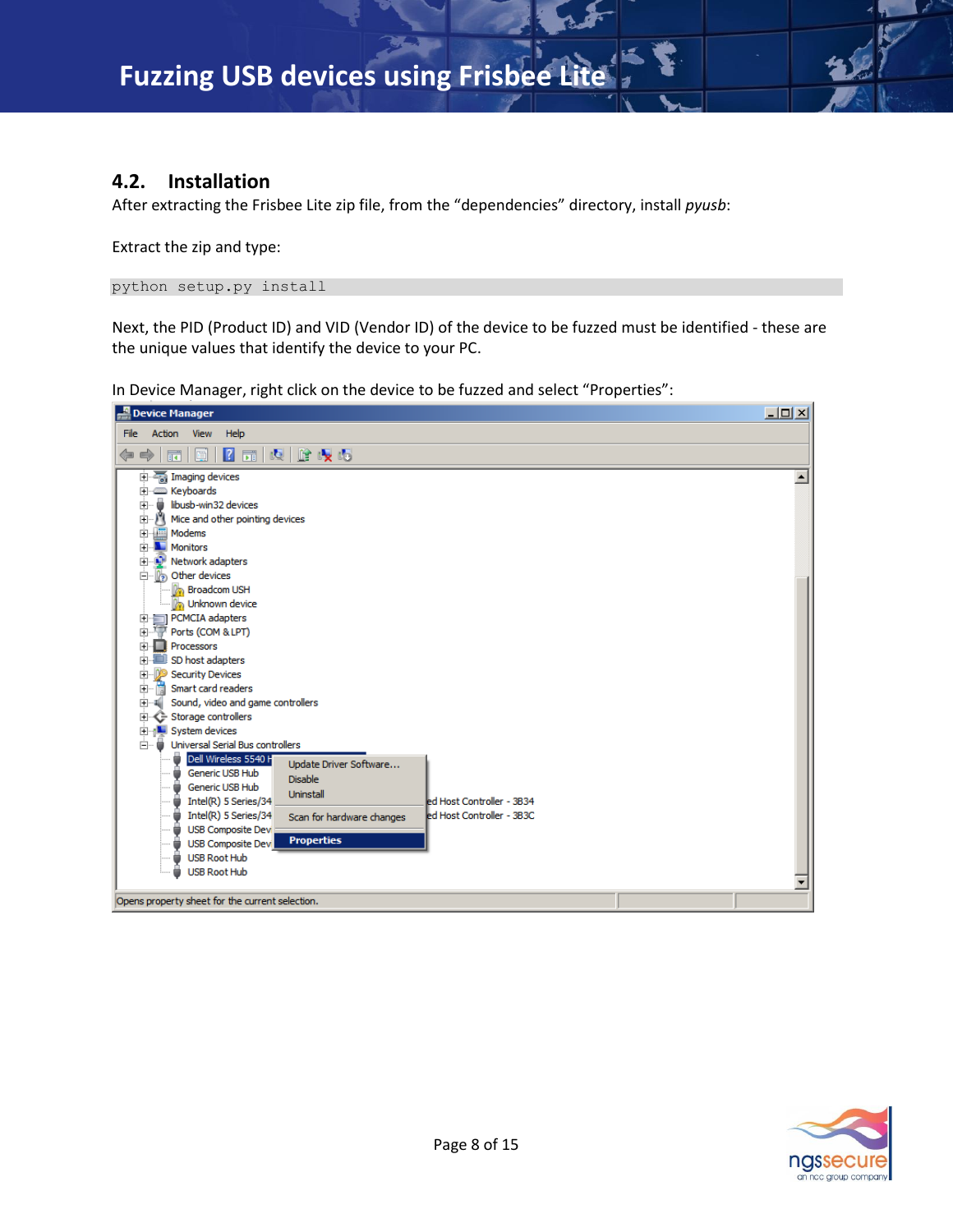Then select the "Details" tab and select "Hardware Ids":

| Dell Wireless 5540 HSPA Mini-Card Device Properties     | $\vert x \vert$ |
|---------------------------------------------------------|-----------------|
| General Driver Details                                  |                 |
| Dell Wireless 5540 HSPA Mini-Card Device                |                 |
| Property                                                |                 |
| Hardware Ids                                            | E               |
| Value                                                   |                 |
| USB\VID_413C&PID_8184&REV_0000<br>USB\VID_413C&PID_8184 |                 |
| OK<br>Cancel                                            |                 |

In the example above, the PID = 0x8184 and the VID =0x413c

From the "dependencies" directory, extract *libusb* and in the "bin" directory run "inf-wizard.exe":

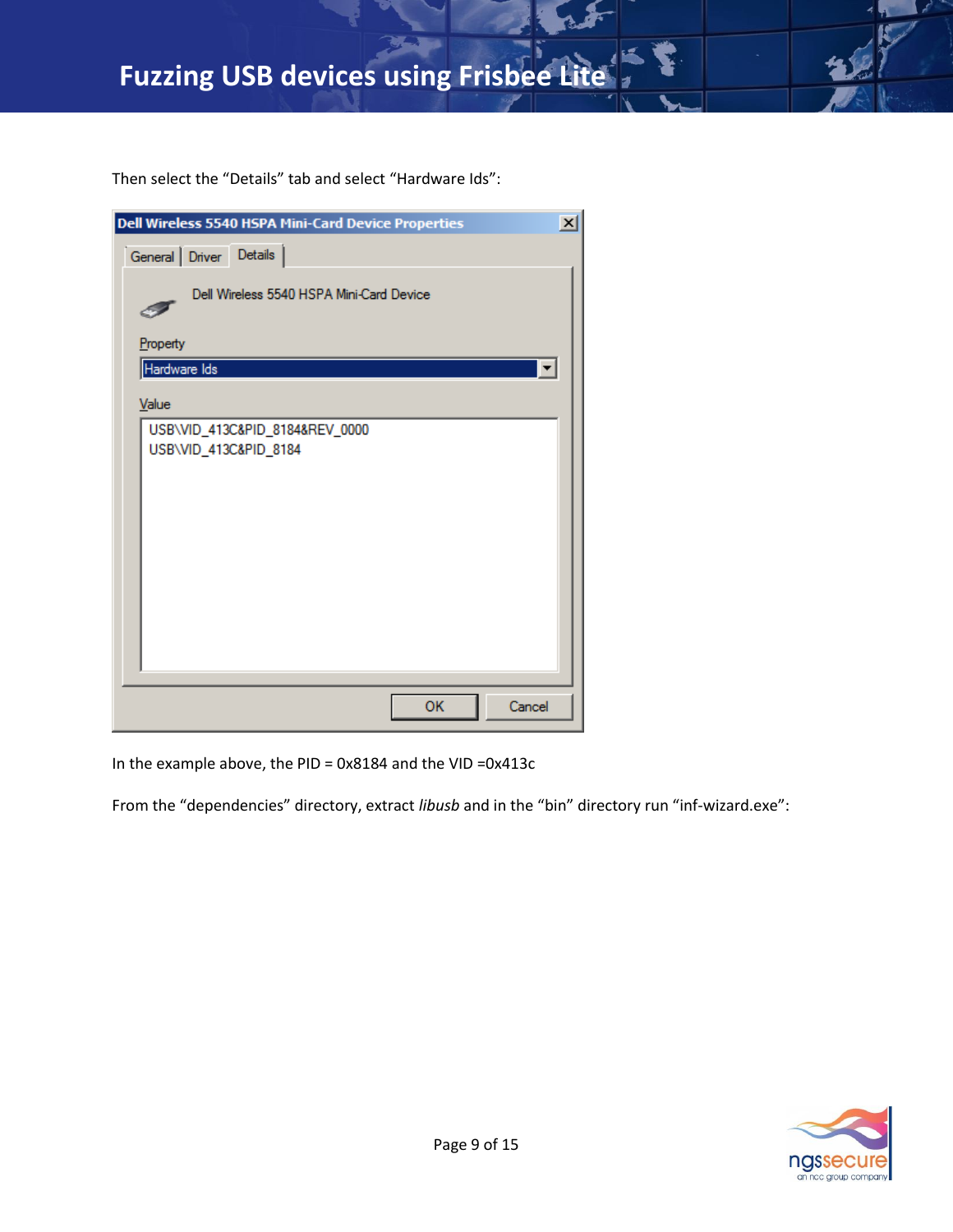| libusb-win32 Inf-Wizard                                                      |        |
|------------------------------------------------------------------------------|--------|
| Information                                                                  |        |
|                                                                              |        |
| This program will create an .inf file for your device.                       |        |
| Before dicking "Next" make sure that your device is connected to the system. |        |
|                                                                              |        |
|                                                                              |        |
|                                                                              |        |
|                                                                              |        |
|                                                                              |        |
|                                                                              |        |
|                                                                              |        |
|                                                                              |        |
|                                                                              |        |
|                                                                              |        |
| Nex<br>                                                                      | Cancel |
|                                                                              |        |

Click "Next"

|           |            | then either connect it or click "Next" and enter your device description manually. |
|-----------|------------|------------------------------------------------------------------------------------|
| Vendor ID | Product ID | Description<br>$\blacktriangle$                                                    |
| 0x413C    | 0x8184     | Dell Wireless 5540                                                                 |
| 0x0A5C    | 0x5800     | Contacted SmartCard (Interface 1)                                                  |
| 0x0A5C    | 0x5800     | Broadcom USH (Interface 0)                                                         |
| 0x05CA    | 0x1814     | Integrated Webcam (Interface 0)                                                    |
| 0x05AC    | 0x1297     | iPhone                                                                             |
| 0x045F    | 0x0040     | Microsoft 3-Button Mouse with IntelliEye(TM)                                       |
|           |            |                                                                                    |

Select the device to fuzz and click "Next"

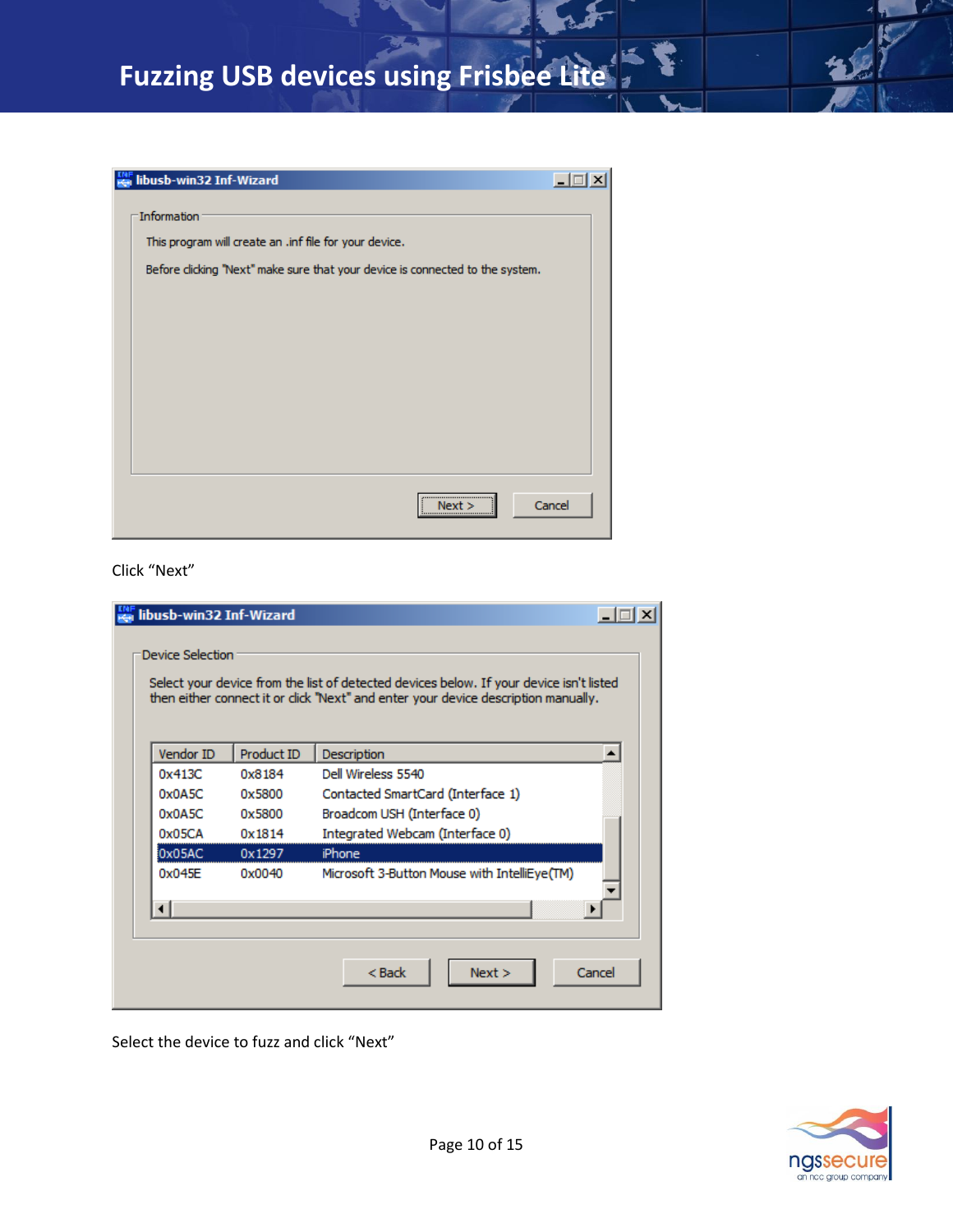| libusb-win32 Inf-Wizard  |                                   |
|--------------------------|-----------------------------------|
| Device Configuration     |                                   |
| Vendor ID (hex format)   | 0x05AC                            |
| Product ID (hex format)  | 0x1297                            |
| MI (hex format)          |                                   |
| <b>Manufacturer Name</b> | Apple, Inc.                       |
| <b>Device Name</b>       | iPhone                            |
|                          |                                   |
|                          |                                   |
|                          | $<$ Back<br>Cancel<br>Next ><br>; |

Verify that the PID and VID identified earlier are correct for the device to be fuzzed. Click "Next"

| <b>ENF</b> Save As                                                   |                                                   |                  |             |       |                      | $\mathbf{x}$                   |
|----------------------------------------------------------------------|---------------------------------------------------|------------------|-------------|-------|----------------------|--------------------------------|
| 湖                                                                    | - Libraries - Documents -                         |                  |             | $-12$ | Search Documents     | $ \mathcal{Q} $                |
| New folder<br>Organize $\blacktriangledown$                          |                                                   |                  |             |       |                      | 0<br>脏<br>$\blacktriangledown$ |
| $\blacktriangle$<br>۵ì<br>bak.Documents<br>bak.Pictures<br>Documents | <b>Documents library</b><br>Includes: 2 locations |                  |             |       | Arrange by: Folder ▼ |                                |
| <b>Music</b>                                                         | Name $\hat{=}$                                    | Date modified    | Type        | Size  |                      | $\blacktriangle$               |
| Pictures<br><b>Nideos</b>                                            | amd64                                             | 25/10/2011 14:54 | File folder |       |                      |                                |
|                                                                      | Arduino                                           | 18/05/2011 08:57 | File folder |       |                      |                                |
| Computer                                                             | BlackBerry                                        | 14/02/2011 12:07 | File folder |       |                      |                                |
| Local Disk (C:)                                                      | <b>Bluetooth Exchange Folder</b>                  | 08/02/2011 09:24 | File folder |       |                      |                                |
| NGSSecure Deliver                                                    | Camtasia Studio                                   | 06/10/2011 17:07 | File folder |       |                      |                                |
| NGSSecure Sales (                                                    | ia64                                              | 25/10/2011 14:54 | File folder |       |                      |                                |
| NGSSecure_Admin                                                      | license                                           | 25/10/2011 14:54 | File folder |       |                      |                                |
| Apple iPhone                                                         | My Shapes                                         | 01/03/2011 09:28 | File folder |       |                      |                                |
| <b>Civil</b> Network                                                 | <b>Outlook Files</b>                              | 14/07/2011 14:47 | File folder |       |                      |                                |
| $\overline{\phantom{a}}$                                             | <b>DCD</b>                                        | 06/10/2011 16:50 | File folder |       |                      |                                |
| File name: Phone                                                     |                                                   |                  |             |       |                      | $\overline{\phantom{a}}$       |
| Save as type: $\frac{1}{2}$ inf files (*.inf)                        |                                                   |                  |             |       |                      | $\overline{\phantom{a}}$       |
|                                                                      |                                                   |                  |             |       |                      |                                |
|                                                                      |                                                   |                  |             |       |                      |                                |
|                                                                      |                                                   |                  |             |       |                      |                                |
| <b>Hide Folders</b><br>▲                                             |                                                   |                  |             |       | Save                 | Cancel                         |

Click "Save"

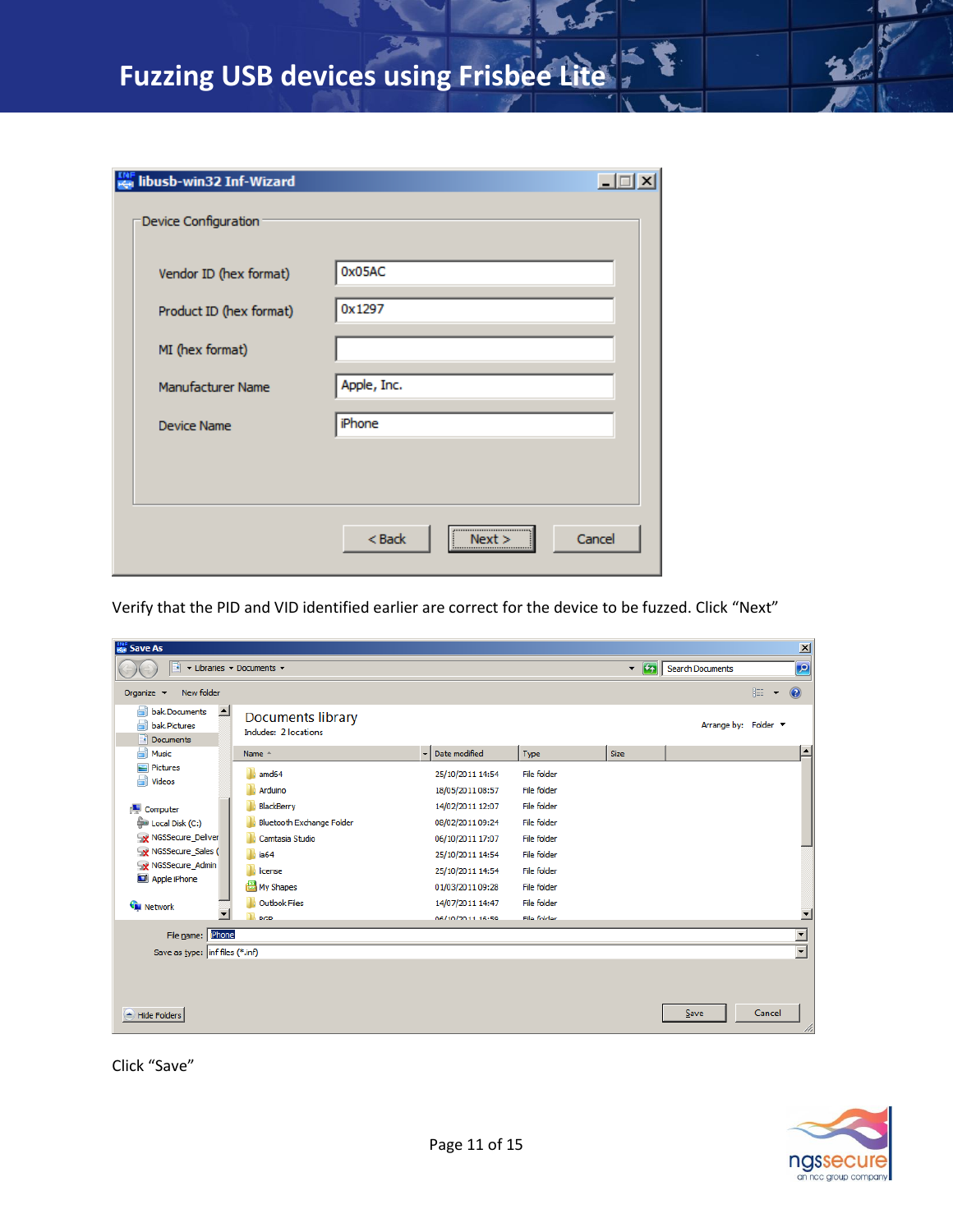| libusb-win32 Inf-Wizard    |                                                                                   |
|----------------------------|-----------------------------------------------------------------------------------|
| Information                |                                                                                   |
| following device:          | A windows driver installation package has been created for the                    |
| <b>Vendor ID:</b>          | 0x05AC                                                                            |
| <b>Product ID:</b>         | 0x1297                                                                            |
| <b>Device description:</b> | iPhone                                                                            |
| <b>Manufacturer:</b>       | Apple, Inc.                                                                       |
| platforms: x86, x64, ia64. | This package contains libusb-win32 v1.2.5.0 drivers and support for the following |
| Install Now                |                                                                                   |
|                            | <br>ne<br>                                                                        |

#### Click "Install Now"

| <b>Nindows Security</b>                                                                                                                                                                                     |
|-------------------------------------------------------------------------------------------------------------------------------------------------------------------------------------------------------------|
| Windows can't verify the publisher of this driver software                                                                                                                                                  |
| Don't install this driver software<br>You should check your manufacturer's website for updated driver software for your<br>device.                                                                          |
| Install this driver software anyway<br>Only install driver software obtained from your manufacturer's website or disc.<br>Unsigned software from other sources may harm your computer or steal information. |
|                                                                                                                                                                                                             |

Click "Install this driver software anyway"

Everything should now be installed.

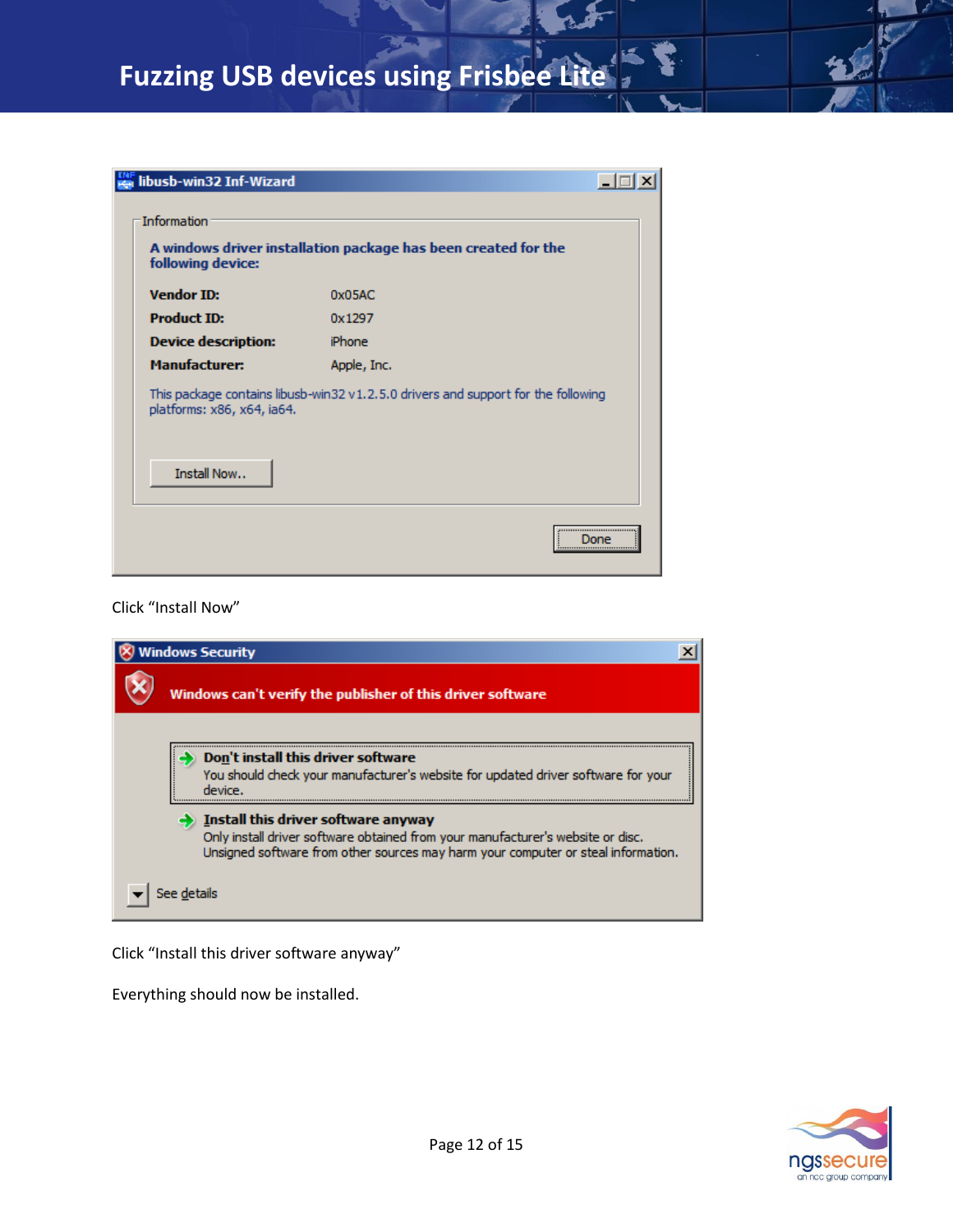#### <span id="page-12-0"></span>**4.3. Usage**

Run "FrisbeeLite.py" and the GUI below should be displayed:

| <b>Frisbee Lite</b>           |                                                              |             |                  |         | $\Box$ $\Box$ $\times$ |  |  |  |
|-------------------------------|--------------------------------------------------------------|-------------|------------------|---------|------------------------|--|--|--|
| File                          |                                                              |             |                  |         |                        |  |  |  |
| UNDERMINING SECURITY BARRIERS | A                                                            |             |                  | nassecu | an noc group compan    |  |  |  |
|                               |                                                              | frisbeeLite |                  |         |                        |  |  |  |
|                               | Start values                                                 |             | Fuzz? End values |         |                        |  |  |  |
| bmRequestType:                | OO                                                           |             | ١ff              |         | ▼∣                     |  |  |  |
| bRequest:                     | 00                                                           |             | ff               |         |                        |  |  |  |
| wValue:                       | 00<br>00                                                     |             | ff               | ff      |                        |  |  |  |
| windex:                       | 00<br>00                                                     |             | ١ff              | ff      |                        |  |  |  |
| wLength:                      | 00<br>00                                                     |             |                  |         |                        |  |  |  |
| Single:                       | <b>Fuzzer controls:</b>                                      | Progress:   |                  |         |                        |  |  |  |
|                               |                                                              |             |                  |         |                        |  |  |  |
|                               | Connection Status: Not connected Fuzzing Status: Not fuzzing |             |                  |         |                        |  |  |  |

The first step is to select the USB device that will be fuzzed. Click "File" -> "Select USB device":

| <b>Select Device</b>                                        |    |
|-------------------------------------------------------------|----|
| Insert USB device details                                   |    |
| ▾╎<br>VID: $ 05$<br>$\mathbf{v}$   97<br>  12<br>PID:<br>▾▮ | ac |
| Cancel                                                      |    |

Enter the PID and VID values for the device and click "OK"

All elements within a USB device request can be fuzzed, although it was considered that fuzzing through all the *wLength* values would most likely prove fruitless and therefore, a static value can be set for this field. Fuzzing operation is simple, the values which are to be fuzzed are selected using the checkboxes, the start and stop values are then chosen and the start button is pressed e.g.

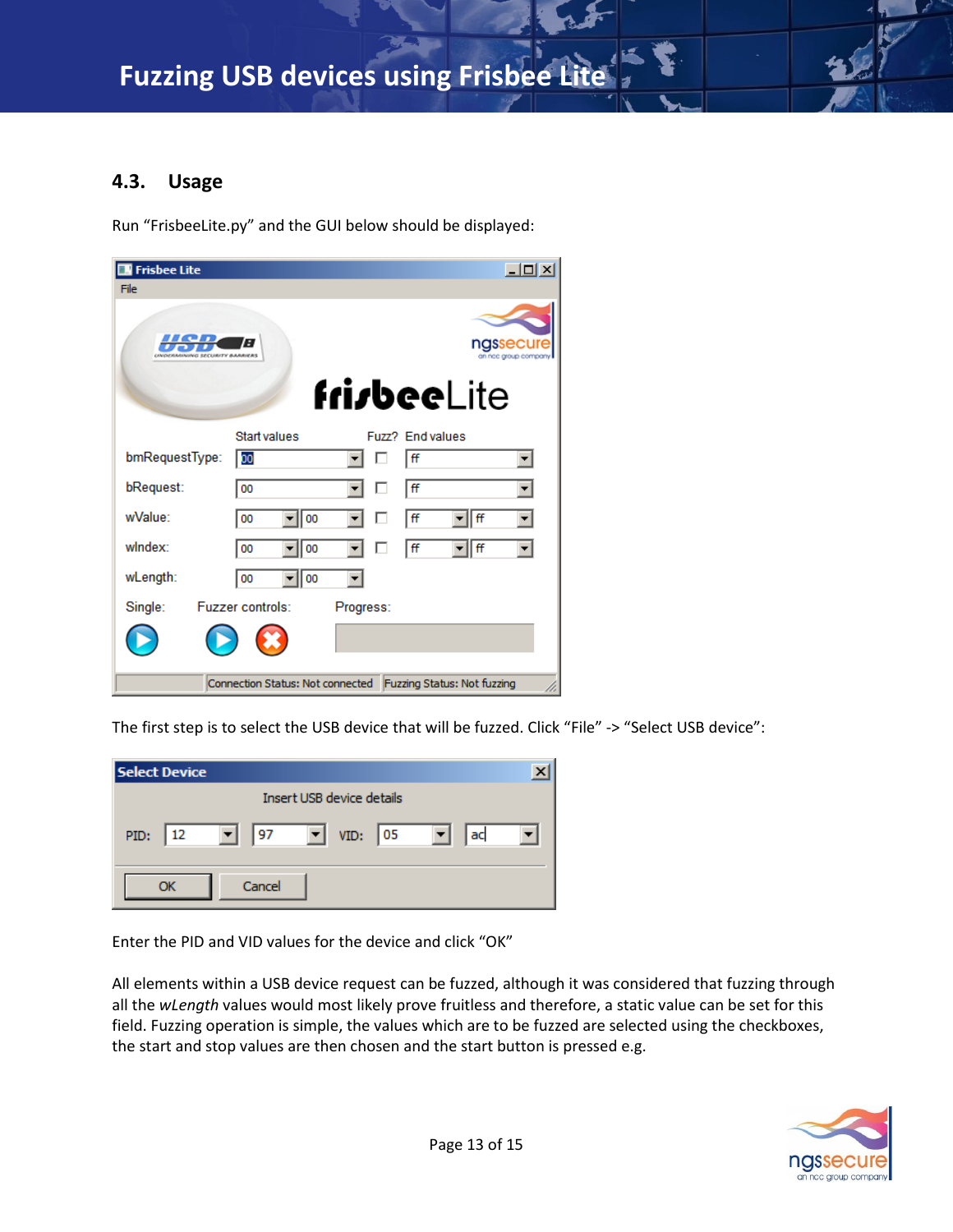| <b>Frisbee Lite</b>                                          | $\Box$ $\Box$ $\times$  |           |                  |                                  |  |  |  |
|--------------------------------------------------------------|-------------------------|-----------|------------------|----------------------------------|--|--|--|
| File                                                         |                         |           |                  |                                  |  |  |  |
| UNDERMINING SECURITY BARRIERS                                | A                       |           |                  | ngssecur<br>an nec group company |  |  |  |
|                                                              |                         |           | frisbeeLite      |                                  |  |  |  |
|                                                              | Start values            |           | Fuzz? End values |                                  |  |  |  |
| bmRequestType:                                               | 80                      |           | ff               | ▼∣                               |  |  |  |
| bRequest:                                                    | ff                      | ⊽         | ff               | ▼                                |  |  |  |
| wValue:                                                      | 01<br>00                |           | ff<br>ff         |                                  |  |  |  |
| windex <sup>-</sup>                                          | 00<br>00                |           | ff<br>ff         |                                  |  |  |  |
| wLength:                                                     | ff<br>ff                |           |                  |                                  |  |  |  |
| Single:                                                      | <b>Fuzzer controls:</b> | Progress: |                  |                                  |  |  |  |
|                                                              |                         |           |                  |                                  |  |  |  |
| Connection Status: Not connected Fuzzing Status: Not fuzzing |                         |           |                  |                                  |  |  |  |

The console output shows the fuzzing detail:

| C:\Windows\system32\cmd.exe - FrisbeeLite_v1.1.py                                                                                                                                                                                                 | $\Box$ $\Box$ $\times$ |
|---------------------------------------------------------------------------------------------------------------------------------------------------------------------------------------------------------------------------------------------------|------------------------|
| bmRequestType: 80 bRequest: 00 wValue: 0100 wIndex: 0000 wLength: ffff<br>2011/11/11 13:02:58                                                                                                                                                     | $\blacktriangle$       |
| Received: array('B', [0, 0])                                                                                                                                                                                                                      |                        |
| bmRequestType: 80 bRequest: 01 wValue: 0100 wIndex: 0000 wLength: ffff<br>2011/11/11 13:02:58                                                                                                                                                     |                        |
| 2011/11/11 13:02:58<br>bmRequestType: 80 bRequest: 02 wValue: 0100 wIndex: 0000 wLength: ffff                                                                                                                                                     |                        |
| 2011/11/11 13:02:58                                                                                                                                                                                                                               |                        |
| bmRequestType: 80 bRequest: 03 wvalue: 0100 wIndex: 0000 wLength: ffff<br>bmRequestType: 80 bRequest: 04 wvalue: 0100 wIndex: 0000 wLength: ffff<br>bmRequestType: 80 bRequest: 05 wvalue: 0100 wIndex: 0000 wLength: ffff<br>2011/11/11 13:02:58 |                        |
| 2011/11/11 13:02:58                                                                                                                                                                                                                               |                        |
| 2011/11/11 13:02:58<br>bmRequestType: 80 bRequest: 06 wValue: 0100 wIndex: 0000 wLength: ffff                                                                                                                                                     |                        |
| $[18, 1, 0, 2, 0, 0, 0, 64, 172, 5, 151, 18, 1, 0, 1, 2, 3, 4]$<br>Received: array('B',                                                                                                                                                           |                        |
| bmRéquéstTypé: 80 bRequest: 07 wValue: 0100 wIndéx: 0000 wLength: ffff<br>bmRequestType: 80 bRequest: 08 wValue: 0100 wIndex: 0000 wLength: ffff<br>2011/11/11 13:02:58                                                                           |                        |
| 2011/11/11 13:02:58                                                                                                                                                                                                                               |                        |
| Received: array('B', [1])                                                                                                                                                                                                                         |                        |
| 2011/11/11 13:02:58<br>bmRequestType: 80 bRequest: 09 wValue: 0100 wIndex: 0000 wLength: ffff                                                                                                                                                     |                        |
| 2011/11/11 13:02:58<br>bmRequestType: 80 bRequest: 0a wValue: 0100 wIndex: 0000 wLength: ffff                                                                                                                                                     |                        |
| Received: array('B', [O])                                                                                                                                                                                                                         |                        |
| 2011/11/11 13:02:58<br>bmRequestType: 80 bRequest: 0b wValue: 0100 wIndex: 0000 wLength: ffff<br>Received: array('B')                                                                                                                             |                        |
| 2011/11/11 13:02:58<br>bmRequestType: 80 bRequest: 0c wValue: 0100 wIndex: 0000 wLength: ffff                                                                                                                                                     |                        |
| 2011/11/11 13:02:58                                                                                                                                                                                                                               |                        |
| bmRequestType: 80 bRequest: Od wValue: 0100 wIndex: 0000 wLength: ffff<br>2011/11/11 13:02:58                                                                                                                                                     |                        |
| bmRequestType: 80 bRequest: 0e wvalue: 0100 wIndex: 0000 wLength: ffff<br>bmRequestType: 80 bRequest: 0f wvalue: 0100 wIndex: 0000 wLength: ffff<br>bmRequestType: 80 bRequest: 10 wvalue: 0100 wIndex: 0000 wLength: ffff<br>2011/11/11 13:02:58 |                        |
| 2011/11/11 13:02:58                                                                                                                                                                                                                               |                        |
| 2011/11/11 13:02:58<br>bmRequestType: 80 bRequest: 11 wValue: 0100 wIndex: 0000 wLength: ffff                                                                                                                                                     |                        |
| 2011/11/11 13:02:58<br>bmRequestType: 80 bRequest: 12 wValue: 0100 wIndex: 0000 wLength: ffff                                                                                                                                                     |                        |
| 2011/11/11 13:02:58                                                                                                                                                                                                                               |                        |
| 2011/11/11 13:02:58                                                                                                                                                                                                                               |                        |
| bmRequestType: 80 bRequest: 13 wvalue: 0100 wIndex: 0000 wLength: ffff<br>bmRequestType: 80 bRequest: 14 wvalue: 0100 wIndex: 0000 wLength: ffff<br>bmRequestType: 80 bRequest: 15 wvalue: 0100 wIndex: 0000 wLength: ffff<br>2011/11/11 13:02:58 |                        |
| 2011/11/11 13:02:58<br>bmRequestType: 80 bRequest: 16 wValue: 0100 wIndex: 0000 wLength: ffff                                                                                                                                                     |                        |
| bmRequestType: 80 bRequest: 17 wValue: 0100 wIndex: 0000 wLength: ffff<br>2011/11/11 13:02:58                                                                                                                                                     |                        |
| 2011/11/11 13:02:58<br>bmRequestType: 80 bRequest: 18 wValue: 0100 wIndex: 0000 wLength: ffff<br>bmRequestType: 80 bRequest: 19 wValue: 0100 wIndex: 0000 wLength: ffff<br>bmRequestType: 80 bRequest: 1a wValue: 0100 wIndex: 0000 wLength: ffff |                        |
| 2011/11/11 13:02:58                                                                                                                                                                                                                               |                        |
| 2011/11/11 13:02:58                                                                                                                                                                                                                               |                        |
| 2011/11/11 13:02:58<br>bmRequestType: 80 bRequest: 1b wValue: 0100 wIndex: 0000 wLength: ffff                                                                                                                                                     |                        |
| 2011/11/11 13:02:58<br>bmRequestType: 80 bRequest: 1c wValue: 0100 wIndex: 0000 wLength: ffff                                                                                                                                                     |                        |
| 2011/11/11 13:02:58                                                                                                                                                                                                                               |                        |
| 2011/11/11 13:02:58                                                                                                                                                                                                                               |                        |
| bmRequestTýpe: 80 bRequest: 1d wValue: 0100 wIndex: 0000 wLength: ffff<br>bmRequestType: 80 bRequest: 1e wValue: 0100 wIndex: 0000 wLength: ffff<br>bmRequestType: 80 bRequest: 1f wValue: 0100 wIndex: 0000 wLength: ffff<br>2011/11/11 13:02:58 |                        |
| bmRequestType: 80 bRequest: 20 wValue: 0100 wIndex: 0000 wLength: ffff<br>2011/11/11 13:02:58                                                                                                                                                     |                        |
| 2011/11/11 13:02:58<br>bmRequestType: 80 bRequest: 21 wValue: 0100 wIndex: 0000 wLength: ffff                                                                                                                                                     |                        |
| 2011/11/11 13:02:58<br>bmRequestType: 80 bRequest: 22 wValue: 0100 wIndex: 0000 wLength: ffff                                                                                                                                                     | $\mathbf{H}$           |

The output is also written to a log file in the current directory.

Finally, the "Single" button allows a single USB request to be sent using the currently selected values.